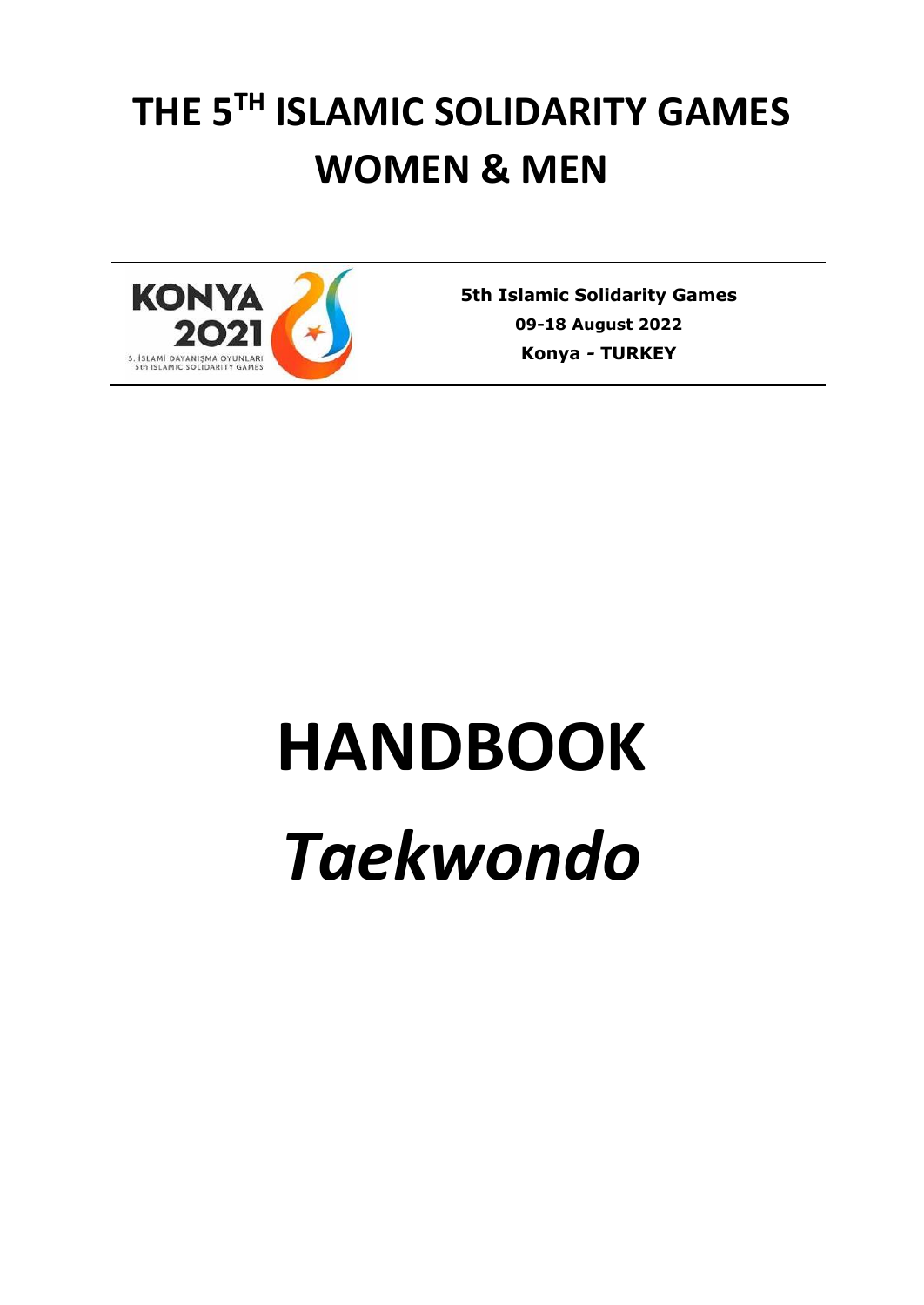## **Introduction**

| <b>Title</b>                     | Sport Handbook-Taekwondo                              |
|----------------------------------|-------------------------------------------------------|
| Headnote                         | This document provides a summary of the competitions' |
|                                  | requirements and technical guidelines for Taekwondo   |
| Version                          | 1.3                                                   |
| Date of Issue                    | 14.01.2022                                            |
| <b>Status</b>                    | <b>Final Version</b>                                  |
| <b>Document Owner</b>            | <b>Halis Yunus ERSOZ</b>                              |
| <b>Name of Organizer</b>         | Fatih UYSAL                                           |
| <b>Issuing Organization Name</b> | <b>TISGOC</b>                                         |
| Category                         | Sport - Technical                                     |
| <b>Access Restrictions</b>       | <b>TISGOC UNCLASSIFIED</b>                            |

## **Handbook Revision Review**

| <b>Version</b> | Date | Author                             | <b>Summary Flow</b>         |
|----------------|------|------------------------------------|-----------------------------|
| 1.0            |      | Turkish Taekwondo Federation       | <b>First Draft</b>          |
| 1.1            |      | Sports Directorate                 | General comments and review |
| 1.2            |      | <b>ISSF</b>                        | General comments and review |
| 1.3            |      | International Taekwondo Federation | <b>Final Version</b>        |

# **Abbreviations and Terminology**

| Title                                                 | Abbreviation      | <b>Notes</b> |
|-------------------------------------------------------|-------------------|--------------|
| Islamic Solidarity Sports Federation                  | <b>ISSF</b>       |              |
| Turkish Islamic Solidarity Games Organizing Committee | <b>TISGOC</b>     |              |
| 5th Konya Islamic Solidarity Games                    | <b>KONYA 2021</b> |              |
| National Olympic Committee                            | <b>NOC</b>        |              |
| World Taekwondo                                       | WT                |              |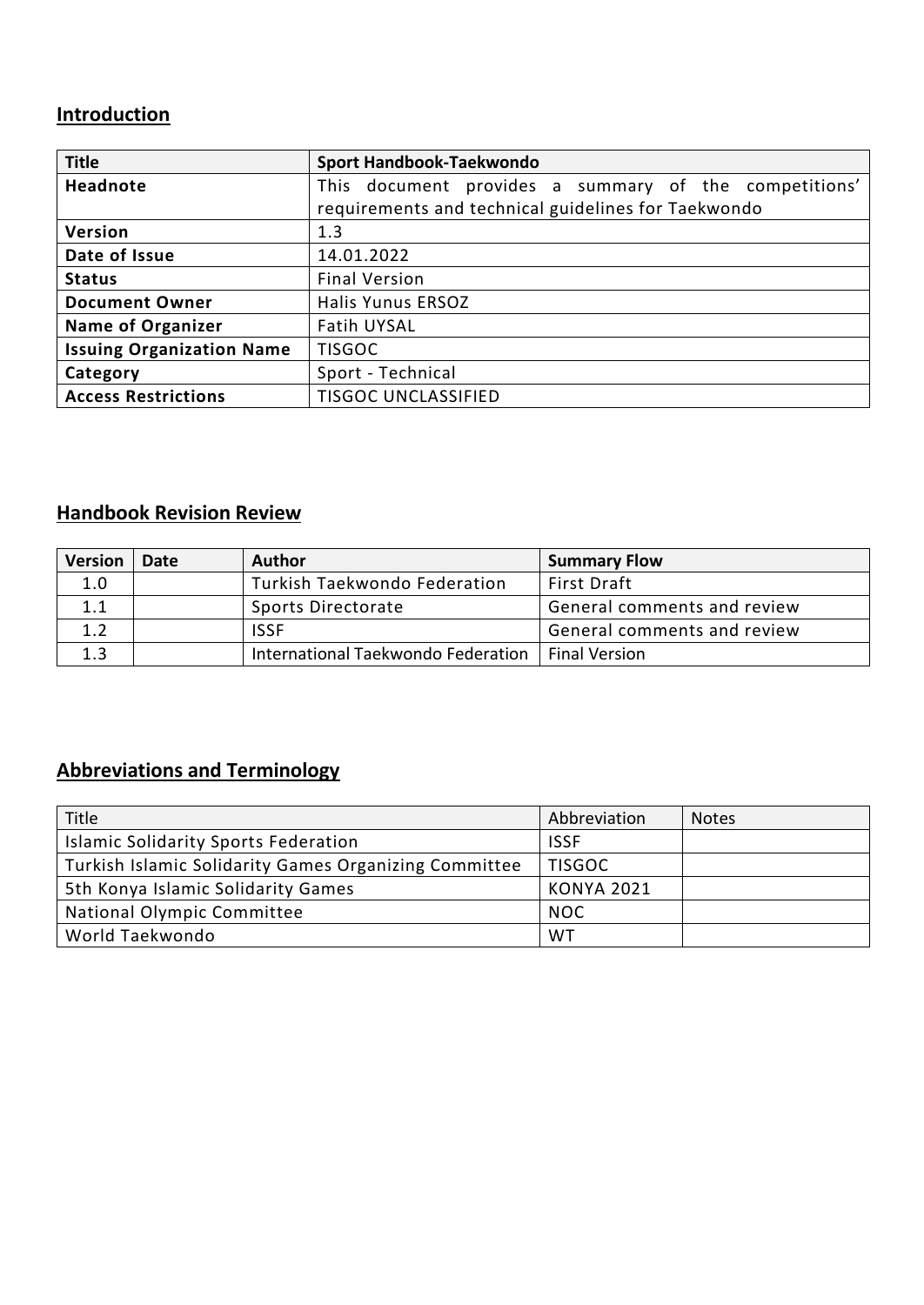# **TECHNICAL RULES**

#### **1. COMPETITION RULES AND REGULATIONS**

1.1 The 5<sup>th</sup> Islamic Solidarity Games Taekwondo Competitions will be carried out in accordance with the latest WT Competition Rules. In the case of any controversy over the interpretation of the rules, the English version of the WT rules will be considered binding. **1.2** Issues not covered by these regulations will be dealt with according to the following for technical issues, the WT Rules are binding, for general issues, ISSF Basic regulations, General Rules and this Technical Handbook should be consulted.

#### **2. COMPETITION MANAGEMENT**

**2.1** Competitions will, under the authority of the ISSF, be organized by TISGOC, in conformity with WT Rules and under the supervision of the Technical Committee.

**2.2** The Technical Delegate will be appointed by the WT.

**2.3** The Turkish Taekwondo Federation will support the appointment of the National Technical Officials, who will be approved by the Technical Delegate.

#### **3. LOCATION AND COMPETITION SCHEDULE**

**3.1** TheTaekwondo competitionswill beheldon 09-12August 2022 at Selcuk University 19 Mayis Sport Hall, Konya-Turkey.

**3.2** Training halls will be prepared for the participating teams according to a schedule made by the Organizing Committee and distributed to the teams participating inthe Games.

#### **4. TECHNICAL MEETING**

**4.1** Technical meeting will be held one day prior to the competitions. The meeting will be attended by those detailed below and additional attendees as deemed appropriate by the Technical Delegate:

- Technical Delegate
- Chairman ofthe Referees
- OVR (Competition technical management and results officer)
- Two (2) delegates of each participating team (official and coach).

- Organizing Committee (competition manager or technical operations manager / local software officer)

**4.2** The meeting aims at providing the necessary information on the competition program as well as the explanations related to the implementation of the Rules of the International Federation and the provision of the Sport Technical Regulations. According to the Competition Rules, it is at the discretion of the Technical Delegate to decide on the seeding of athletes (placing in the brackets). This is probably done for the athletes whose competition draw is not in the rankings, by %100 seeding of the athletes via the draw of lots 100%. The draw of lots will be done during the technical meeting.

**4.3** Prior to the start of the technical meeting, each team chairman must check the names of athletes and weight categories.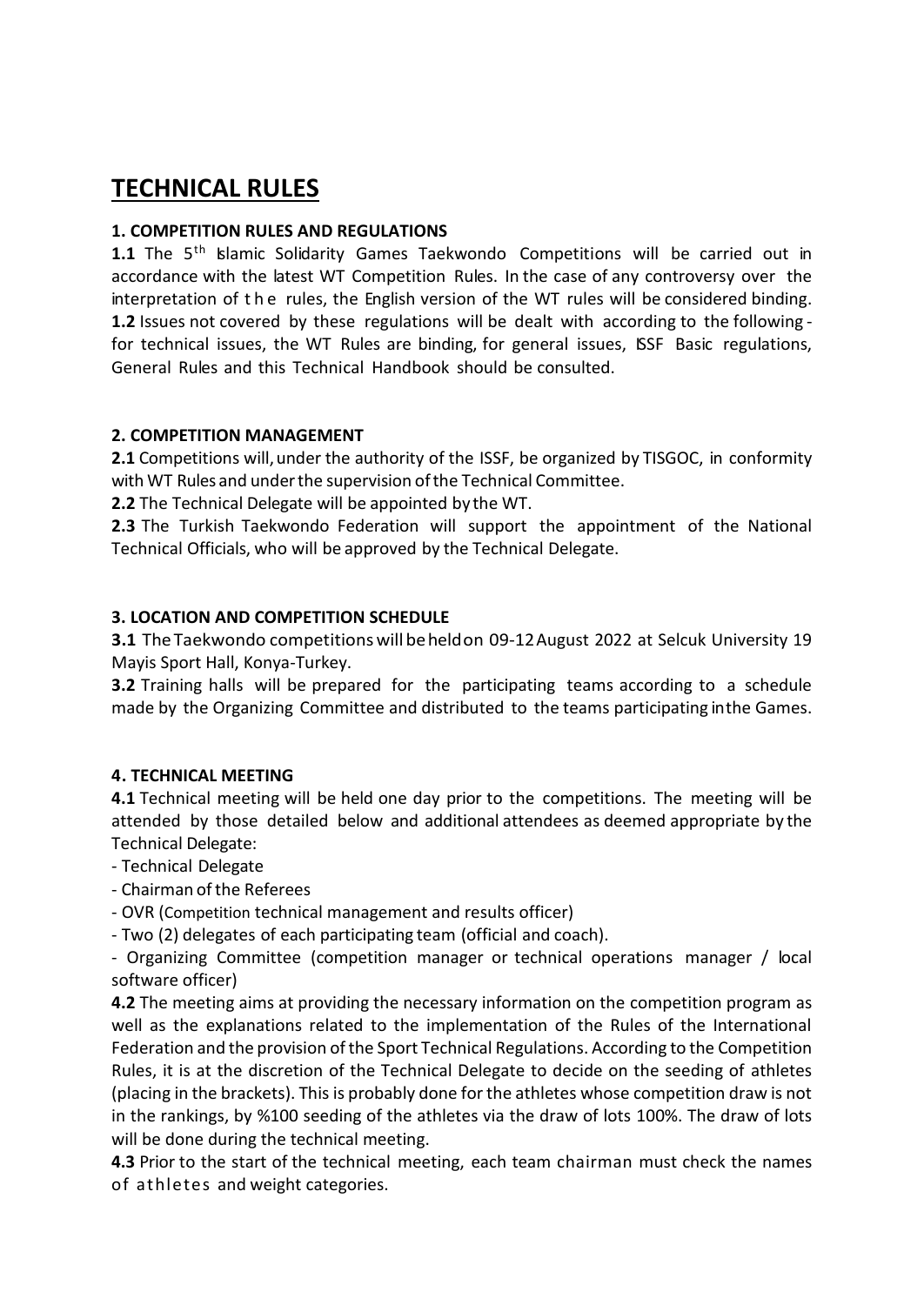#### **5. COMPETITION AND PARTICIPATION**

**5.1** Every country affiliated with World Taekwondo (WT) and ISSF has the right to participate with 16 athletes, 8 men and 8 women at most.

**5.2** Each participant must have an active 2022 WT Global license.

**5.3** In addition to the categories defined below, the following eligibility requirements will be sought:

**a.** WT Global Athlete License (GAL) holder

| Gender | Weight<br>Category | Max. Number<br>of athletes | Max. Number of<br>athletes per country |  |
|--------|--------------------|----------------------------|----------------------------------------|--|
|        | $-54$ kg           | 1                          |                                        |  |
|        | $-58$ kg           | 1                          |                                        |  |
|        | $-63$ kg           | $\mathbf{1}$               |                                        |  |
| Men    | $-68$ kg           | 1                          |                                        |  |
|        | $-74$ kg           | $\mathbf{1}$               | 8                                      |  |
|        | $-80$ kg           | $\mathbf{1}$               |                                        |  |
|        | $-87$ kg           | $\mathbf{1}$               |                                        |  |
|        | +87 kg             | $\mathbf{1}$               |                                        |  |
|        | $-46$ kg           | $\mathbf{1}$               |                                        |  |
|        | $-49$ kg           | $\mathbf{1}$               |                                        |  |
|        | $-53$ kg           | $\mathbf{1}$               |                                        |  |
|        | $-57$ kg           | 1                          |                                        |  |
| Women  | $-62$ kg           | $\mathbf{1}$               | 8                                      |  |
|        | $-67$ kg           | $\mathbf{1}$               |                                        |  |
|        | $-73$ kg           | $\mathbf{1}$               |                                        |  |
|        | +73 kg             | $\mathbf{1}$               |                                        |  |

#### **6. COMPETITION FORMAT**

**6.1** Each competitor in the team will participate inone (1) weight category. Competitions will be based on the knock out/single elimination system (two bronze medals will be awarded). **6.2** There is no repechage system. When athlete is defeated, he cannot compete again in the same competition.

**6.3** Weigh-in will be made one day before each competition day between 10:00 and 12:00. During weighing, male and female athletes will wear underwear. The weighing will be done once, but the athlete who does not pass the first weighing will be entitled to one more weighing during the weighing period.

- It must comply with the WT Rules and Regulations.

- Athletes will not be allowed to weigh without underwear.

**6.4** International referees will be invited by the Chairman of the Referee Committee to be appointed by WT (World Taekwondo) the number will be decided by the Chairman of the Referee Committee.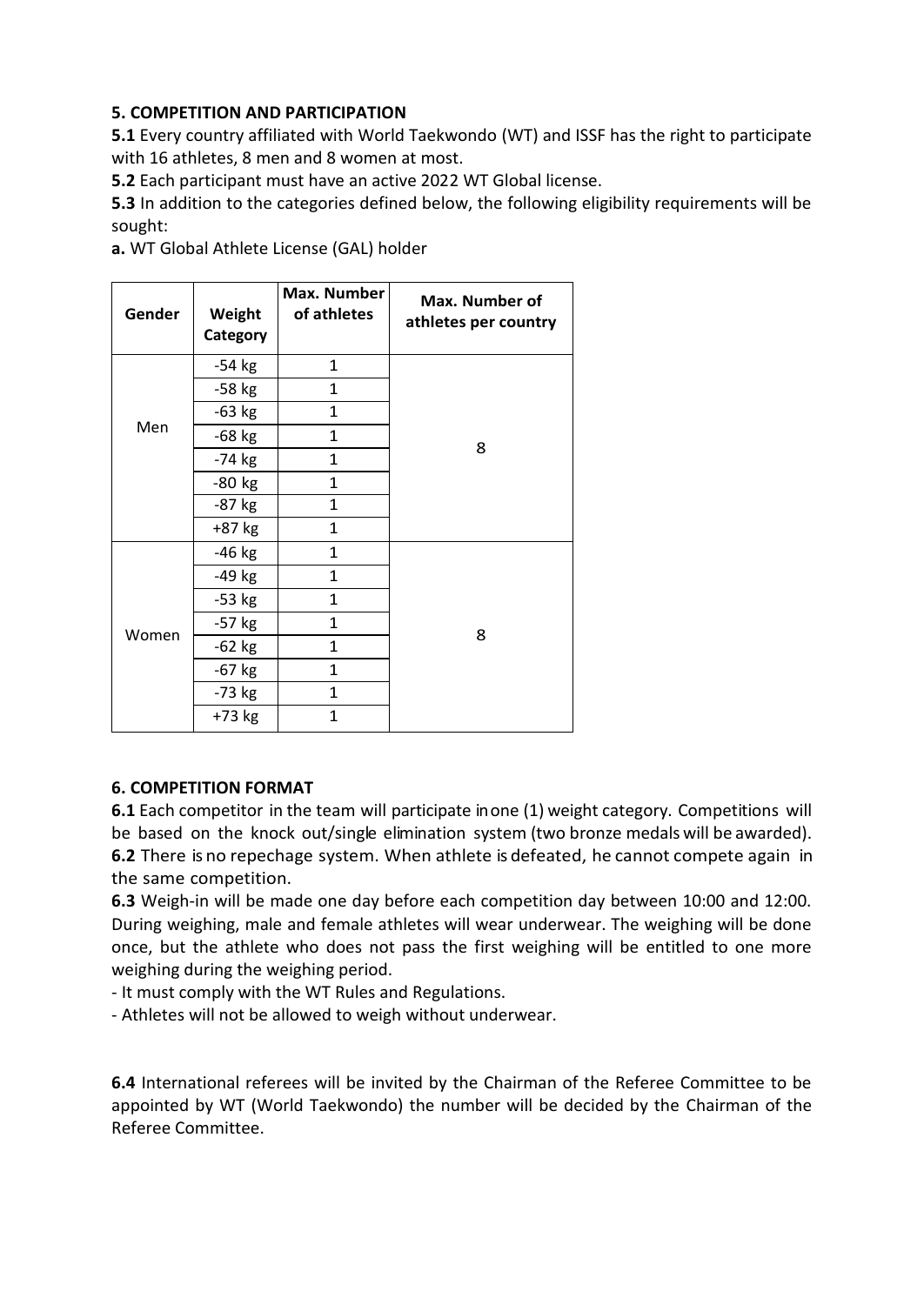#### **7. COMPETITION SCHEDULE**

| <b>Date</b>           | <b>Time</b>     | Competition                         |
|-----------------------|-----------------|-------------------------------------|
|                       |                 | Weigh-in                            |
|                       | 10.00-12.00     | $F-53; -57;$                        |
|                       |                 | M-54; -58 kg                        |
| <b>08 August 2022</b> | $14:00 - 16:00$ | Team Meeting /                      |
|                       |                 | <b>Drawing Lots</b>                 |
|                       | 15:00-17:00     | <b>Referee Meeting and Training</b> |
|                       |                 | <b>Elimination Rounds</b>           |
|                       | 09.00-15.00     | $F-53; -57;$                        |
|                       |                 | M-54; -58 kg                        |
|                       |                 | Weigh-In                            |
| 09 August 2022        | 10.00-12.00     | $F-49; -67;$                        |
|                       |                 | M-63; -68;                          |
|                       |                 | <b>Finals</b>                       |
|                       |                 | $F-53; 57;$                         |
|                       | 17.00-22.00     | M-54; -58 kg                        |
|                       |                 | <b>Award Ceremonies</b>             |
|                       |                 | <b>Elimination Rounds</b>           |
|                       | 09.00-15.00     | F-49; 67;                           |
|                       |                 | M-63; -68;                          |
|                       |                 | Weigh-In                            |
| <b>10 August 2022</b> | 10.00-12.00     | F-46 kg; -73kg                      |
|                       |                 | M-87; -80;                          |
|                       |                 | <b>Finals</b>                       |
|                       | 17.00-22.00     | $F-49; -67;$                        |
|                       |                 | M-63; -68; -                        |
|                       |                 | <b>Award Ceremonies</b>             |
|                       |                 | <b>Elimination Rounds</b>           |
|                       | 09.00-15.00     | F-46 kg; -73 kg                     |
|                       |                 | M-87 kg; -80 kg                     |
|                       | 10.00-12.00     | Weigh-In                            |
| <b>15 August 2022</b> |                 | F-62 kg; +73kg                      |
|                       |                 | M-74kg; +87kg                       |
|                       |                 | <b>Finals</b>                       |
|                       | 17.00-22.00     | F-46 kg-73 kg                       |
|                       |                 | M-87 kg; -80 kg                     |
|                       |                 | <b>Award Ceremonies</b>             |
|                       |                 | <b>Elimination Rounds</b>           |
| <b>12 August 2022</b> | 09.00-15.00     | F-62 kg; +73kg                      |
|                       |                 | M-74; +87                           |
|                       | 17.00-22.00     | <b>Finals</b>                       |
|                       |                 | F-62 kg; +73kg                      |
|                       |                 | M-74; +87                           |
|                       |                 | <b>Award Ceremonies</b>             |